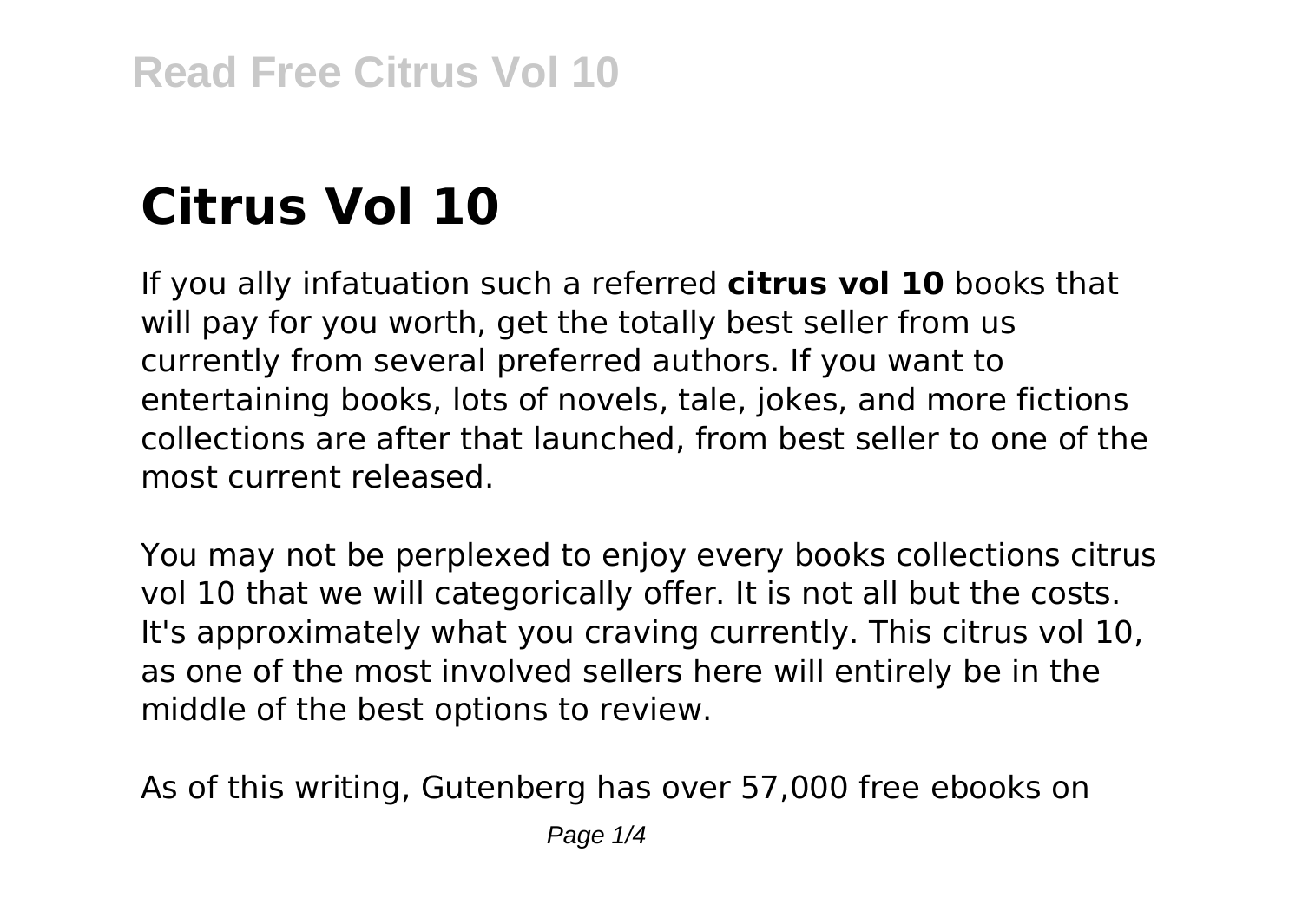offer. They are available for download in EPUB and MOBI formats (some are only available in one of the two), and they can be read online in HTML format.

## **Citrus Vol 10**

Citrus is a genus of flowering trees and shrubs in the rue family, Rutaceae.Plants in the genus produce citrus fruits, including important crops such as oranges, lemons, grapefruits, pomelos, and limes.The genus Citrus is native to South Asia, East Asia, Southeast Asia, Melanesia, and Australia.Various citrus species have been used and domesticated by indigenous cultures in these areas since ...

# **Citrus - Wikipedia**

Vol. 5 Special 2 released Sep 9 '17 Vol. 5 Special 3 released Sep 10 '17 Vol. 5 Extra released Nov 29 '17 Animal ears Volume 6 Chapter 21: Dear lover released Sep 26 '16 Chapter 22: Love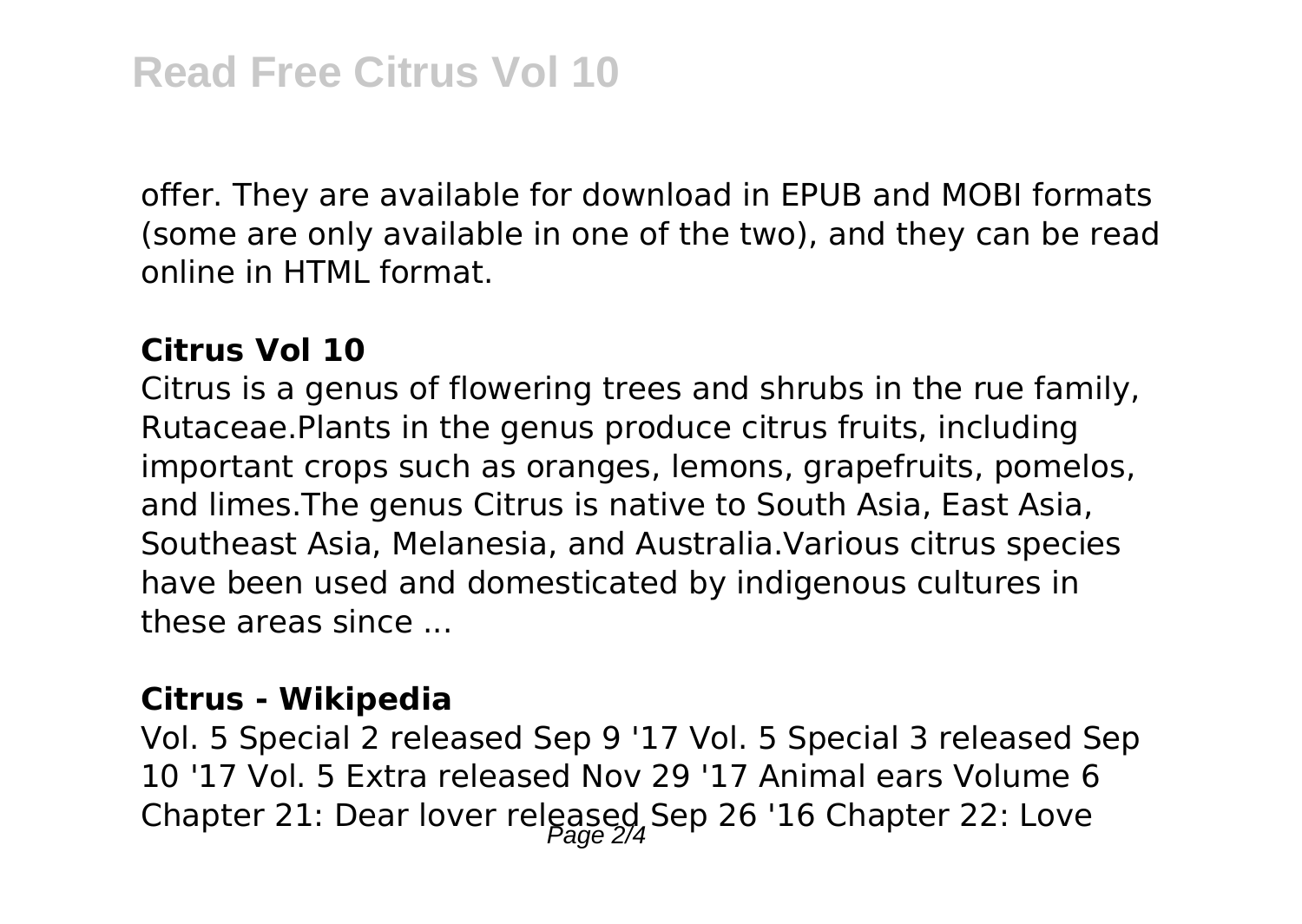notes released Sep 25 '16 Chapter 23: the way I love released Sep 25 '16 Chapter 24: Not give up love released Nov 22 '16 Vol. 6 Special released Dec 19 '16

#### **Dynasty Reader » Citrus**

Yuzu (Citrus junos, from Japanese  $\Pi$  or  $\Pi$ ) is a citrus fruit and plant in the family Rutaceae of East Asian origin. Yuzu has been cultivated mainly in East Asia, though recently also in New Zealand Australia, Spain, Italy, and France.. It is believed to have originated in central China as an F1 hybrid of the mangshanyeju subspecies of mandarin orange and the ichang papeda.

### **Yuzu - Wikipedia**

Food and Cosmetics Toxicology. Vol. 2, Pg. 327, 1964. intramuscular-mouse LD50 4000 mg/kg Journal of Scientific and Industrial Research, Section C: Biological Sciences. Vol. 21, Pg. 342, 1962. Dermal Toxicity: skin-rabbit LD50 > 5000 mg/kg Food